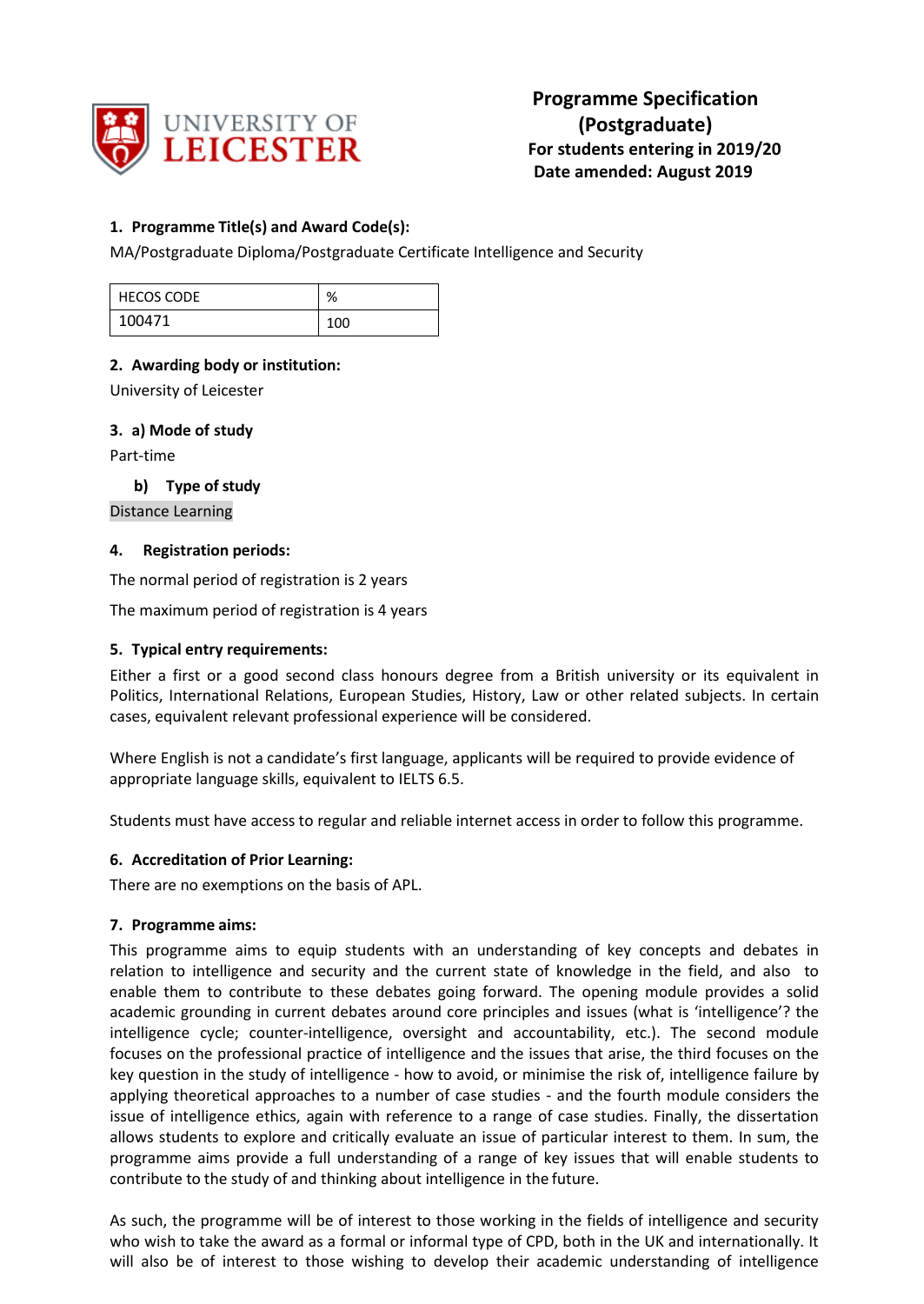withacademic backgrounds in Politics, International Relations, History, War Studies, Criminology, etc. and considering careers with an intelligence and security focus or dimension.

# **8. Reference points used to inform the programme specification:**

- QAA Quality Code <http://www.qaa.ac.uk/AssuringStandardsAndQuality/quality-code/Pages/default.aspx>
- QAA document on Master's degree characteristics (Jan 2010[\)](http://www.qaa.ac.uk/Publications/InformationAndGuidance/Pages/Masters-degree-characteristics.aspx) [http://www.qaa.ac.uk/Publications/InformationAndGuidance/Pages/Masters-degree](http://www.qaa.ac.uk/Publications/InformationAndGuidance/Pages/Masters-degree-characteristics.aspx)[characteristics.aspx](http://www.qaa.ac.uk/Publications/InformationAndGuidance/Pages/Masters-degree-characteristics.aspx)
- QAA framework for higher education qualifications
- University of Leicester Learning and Teaching Strategy 2011-2016 **<http://www2.le.ac.uk/offices/sas2/quality/learnteach>**
- The University of Leicester Employability Strategy 2012-16 [\(http://www.le.ac.uk/offices/careers-new/information/cds/strategy](http://www.le.ac.uk/offices/careers-new/information/cds/strategy)
- Periodic Developmental Review (February 2014)

## **9. Programme Outcomes:**

N.B. Programme outcomes specific to the MA are in bold, and those specific to the Postgraduate Certificate and Postgraduate Diploma are in italics.

| <b>Intended Learning</b><br><b>Outcomes</b>                                                                                                                                                         | <b>Teaching and Learning</b><br><b>Methods</b>                                                                                 | <b>How Demonstrated?</b>                                                                                                                                                                                                                                                                                                                                                        |  |  |
|-----------------------------------------------------------------------------------------------------------------------------------------------------------------------------------------------------|--------------------------------------------------------------------------------------------------------------------------------|---------------------------------------------------------------------------------------------------------------------------------------------------------------------------------------------------------------------------------------------------------------------------------------------------------------------------------------------------------------------------------|--|--|
|                                                                                                                                                                                                     | (a) Subject and Professional skills                                                                                            |                                                                                                                                                                                                                                                                                                                                                                                 |  |  |
|                                                                                                                                                                                                     | <b>Knowledge</b>                                                                                                               |                                                                                                                                                                                                                                                                                                                                                                                 |  |  |
| Graduates should have a detailed<br>critical<br>knowledge<br>and<br>appreciation of the key literature<br>debates<br>relating<br>and<br>to<br>intelligence and security.                            | Guided private study; directed<br>reading; electronic seminar/forum;<br>essay commentary/feedback; and<br>independent research | A range of on-line activities (E-<br>tivities) including online<br>presentations, podcasts, interactive<br>message boards and Wikis;<br>literature reviews; research<br>proposals; essays; dissertation.<br>A range of on-line activities (E-<br>tivities) including online<br>presentations, podcasts, interactive<br>message boards and Wikis; literature<br>reviews; essays. |  |  |
|                                                                                                                                                                                                     | <b>Concepts</b>                                                                                                                |                                                                                                                                                                                                                                                                                                                                                                                 |  |  |
| Graduates should possess an<br>understanding of key concepts<br>relating to<br>intelligence<br>and<br>security, and be able to identify<br>and critique a range of positions<br>within key debates. | Guided private study; directed<br>reading; electronic seminar/forum;<br>essay commentary/feedback; and<br>independent research | A range of on-line activities (E-<br>tivities) including online<br>presentations, podcasts, interactive<br>message boards and Wikis;<br>literature reviews; research<br>proposals; essays; dissertation.<br>A range of on-line activities (E-<br>tivities) including online<br>presentations, podcasts, interactive<br>message boards and Wikis; literature<br>reviews; essays. |  |  |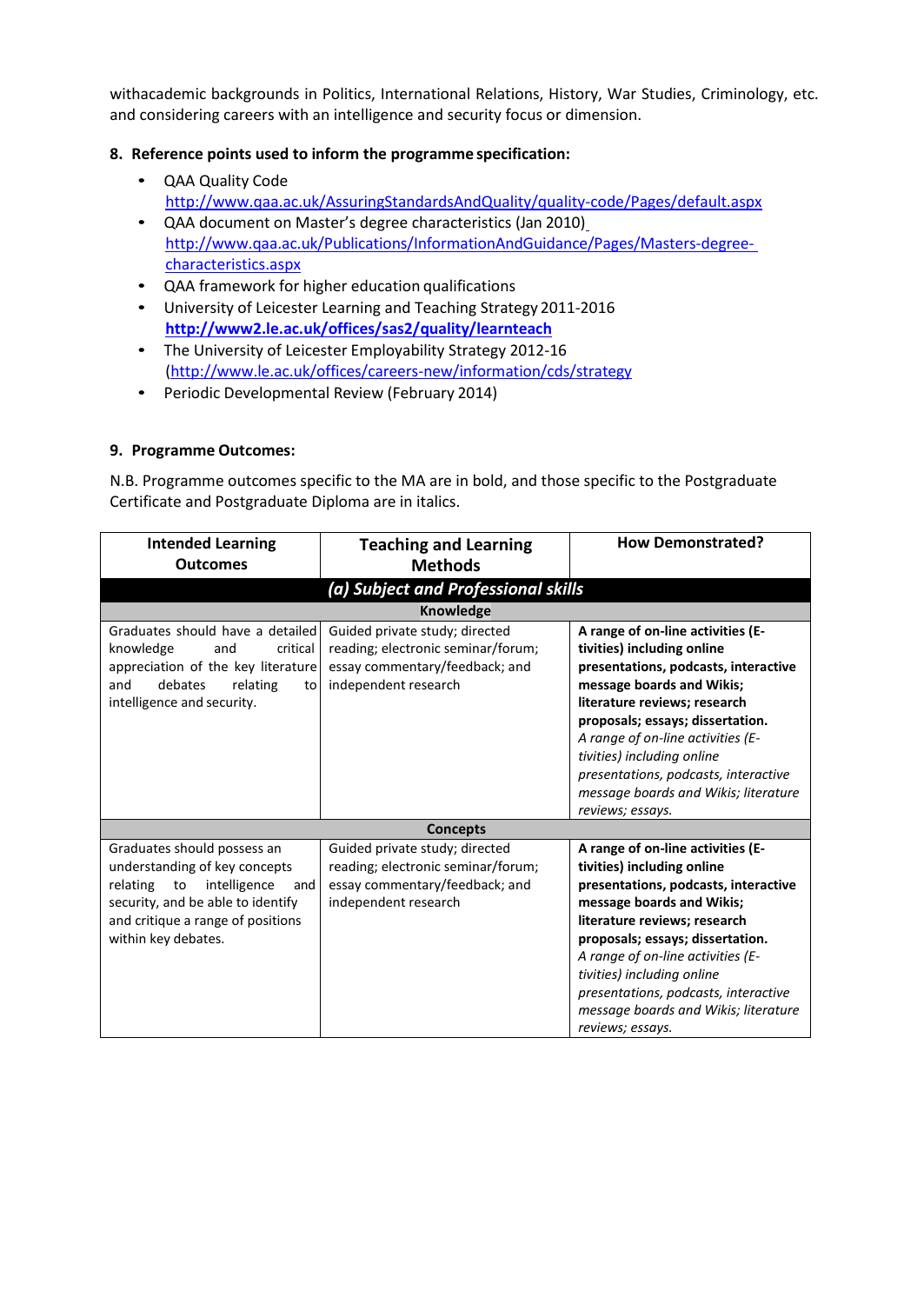| <b>Intended Learning</b><br><b>Outcomes</b>                                                                                                                                                                                                                                                                                                                 | <b>Teaching and Learning</b><br><b>Methods</b>                                                                                 | <b>How Demonstrated?</b>                                                                                                                                                                                                                                                                                                                                                        |  |  |  |
|-------------------------------------------------------------------------------------------------------------------------------------------------------------------------------------------------------------------------------------------------------------------------------------------------------------------------------------------------------------|--------------------------------------------------------------------------------------------------------------------------------|---------------------------------------------------------------------------------------------------------------------------------------------------------------------------------------------------------------------------------------------------------------------------------------------------------------------------------------------------------------------------------|--|--|--|
|                                                                                                                                                                                                                                                                                                                                                             | <b>Techniques</b>                                                                                                              |                                                                                                                                                                                                                                                                                                                                                                                 |  |  |  |
| Mastery of key theories and<br>concepts, methodological tools<br>and bibliographic, writing and<br>critical skills<br>Mastery of key theories and<br>concepts, methodological tools<br>and bibliographic, writing and<br>critical skills                                                                                                                    | Guided private study; directed<br>reading; electronic seminar/forum;<br>essay commentary/feedback; and<br>independent research | A range of on-line activities (E-<br>tivities) including online<br>presentations, podcasts, interactive<br>message boards and Wikis;<br>literature reviews; research<br>proposals; essays; dissertation.<br>A range of on-line activities (E-<br>tivities) including online<br>presentations, podcasts, interactive<br>message boards and Wikis; literature<br>reviews; essays. |  |  |  |
|                                                                                                                                                                                                                                                                                                                                                             | <b>Critical analysis</b>                                                                                                       |                                                                                                                                                                                                                                                                                                                                                                                 |  |  |  |
| Ability to identify and apply<br>relevant concepts and techniques<br>with independence and rigour                                                                                                                                                                                                                                                           | Guided private study; essay<br>commentary/feedback; and<br>independent research                                                | A range of on-line activities (E-<br>tivities) including online<br>presentations, podcasts, interactive<br>message boards and Wikis;<br>literature reviews; research<br>proposals; essays; dissertation<br>A range of on-line activities (E-<br>tivities) including online<br>presentations, podcasts, interactive<br>message boards and Wikis; literature<br>reviews; essays.  |  |  |  |
|                                                                                                                                                                                                                                                                                                                                                             | Presentation                                                                                                                   |                                                                                                                                                                                                                                                                                                                                                                                 |  |  |  |
| Ability to organise research<br>material in a manner appropriate<br>to the medium that is to be<br>assessed; to distinguish between<br>relevant and non-relevant<br>material; to write up and deliver<br>written work to a professional<br>standard                                                                                                         | Guided private study; essay<br>commentary/feedback; and<br>independent research                                                | Essay plans; dissertation outline;<br>dissertation<br>Essay plans                                                                                                                                                                                                                                                                                                               |  |  |  |
|                                                                                                                                                                                                                                                                                                                                                             | <b>Appraisal of evidence</b>                                                                                                   |                                                                                                                                                                                                                                                                                                                                                                                 |  |  |  |
| Ability to assess the relevance<br>and evaluate the quality of a<br>substantial range of primary<br>sources and secondary literature<br>Ability to mount and sustain an<br>independent level of inquiry at<br>an advanced level<br>Ability to assess the relevance<br>and evaluate the quality of a<br>range of primary sources and<br>secondary literature | Guided private study; independent<br>research                                                                                  | A range of on-line activities (e-<br>tivities) including online<br>presentations, podcasts, interactive<br>message boards and wikis; literature<br>reviews; research proposals; essay;<br>dissertation<br>A range of on-line activities (e-<br>tivities) including online<br>presentations, podcasts, interactive<br>message boards and wikis; literature<br>reviews; essay     |  |  |  |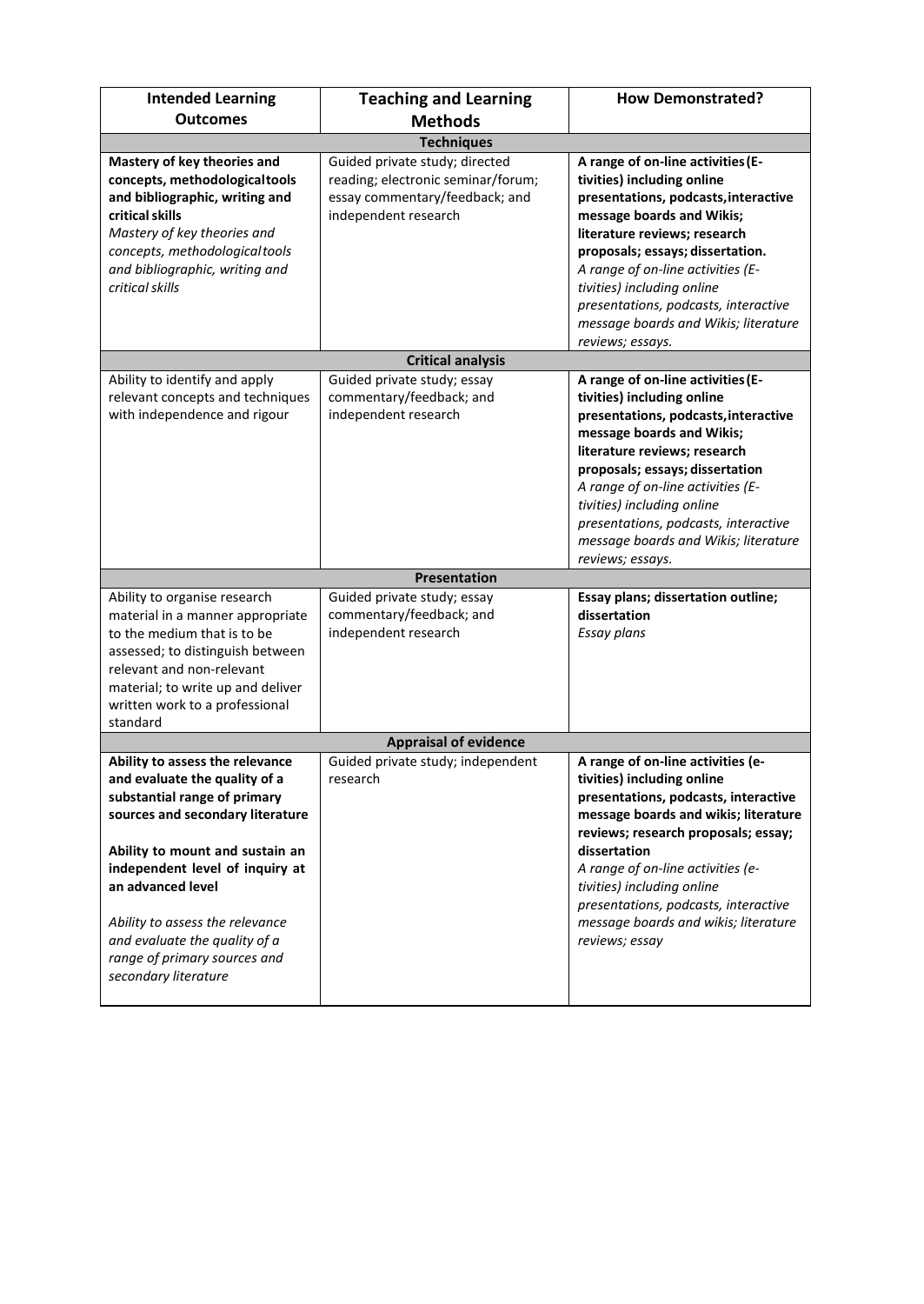| <b>Intended Learning</b><br><b>Outcomes</b>                                                                                                                                                                                                                                                                                                                                                                                                                                                                                                                                                                               | <b>Teaching and Learning</b><br><b>Methods</b>                                                                                                                                                                             | <b>How Demonstrated?</b>                                                                                                                                             |  |  |
|---------------------------------------------------------------------------------------------------------------------------------------------------------------------------------------------------------------------------------------------------------------------------------------------------------------------------------------------------------------------------------------------------------------------------------------------------------------------------------------------------------------------------------------------------------------------------------------------------------------------------|----------------------------------------------------------------------------------------------------------------------------------------------------------------------------------------------------------------------------|----------------------------------------------------------------------------------------------------------------------------------------------------------------------|--|--|
|                                                                                                                                                                                                                                                                                                                                                                                                                                                                                                                                                                                                                           |                                                                                                                                                                                                                            |                                                                                                                                                                      |  |  |
| (b) Transferable skills<br><b>Research skills</b>                                                                                                                                                                                                                                                                                                                                                                                                                                                                                                                                                                         |                                                                                                                                                                                                                            |                                                                                                                                                                      |  |  |
| Ability to: plan research projects,<br>and locate, extract, produce and<br>analyse relevant evidence;<br>conduct significant background<br>research and literature surveys;<br>organise and marshal evidence<br>and report on findings; analyse<br>complex ideas and competing<br>viewpoints; and construct<br>informed critical arguments at<br>an advanced level<br>Ability to: locate, extract, produce<br>and analyse relevant evidence for<br>essays; organise and marshal<br>evidence and report on findings;<br>analyse complex ideas and<br>competing viewpoints; and<br>construct informed critical<br>arguments | <b>Online resource-based learning;</b><br>study-skills activities; directed critical<br>reading of research methods<br>literature; dissertation supervision<br>Online resource-based learning; study-<br>skills activities | Essay plans; dissertation outline;<br>essays; dissertation<br>Essay plans; essays                                                                                    |  |  |
|                                                                                                                                                                                                                                                                                                                                                                                                                                                                                                                                                                                                                           | <b>Communication skills</b>                                                                                                                                                                                                |                                                                                                                                                                      |  |  |
| Ability to: respond with focus and<br>clarity to written questions; write<br>clearly and concisely; make<br>effective use of graphical and<br>statistical summaries, where<br>appropriate; produce properly<br>structured, clear essays and<br>dissertations.<br>Ability to: respond with focus and<br>clarity to written questions; write<br>clearly and concisely; make<br>effective use of graphical and<br>statistical summaries, where<br>appropriate; produce properly<br>structured clear essays.                                                                                                                  | Guided private study; essay<br>commentary/feedback; electronic<br>seminar/forum; and independent<br>research                                                                                                               | Essay plans and dissertation outline;<br>essays; dissertation; participation in<br>on-line activities<br>Essay plans; essays; participation in<br>on-line activities |  |  |
|                                                                                                                                                                                                                                                                                                                                                                                                                                                                                                                                                                                                                           | Data presentation                                                                                                                                                                                                          |                                                                                                                                                                      |  |  |
| Ability to synthesise research<br>data into coherent and sustained<br>arguments using appropriate IT<br>resources                                                                                                                                                                                                                                                                                                                                                                                                                                                                                                         | Online resource-based learning (e.g.<br>use of EU documentation); electronic<br>seminar/forum; independent research                                                                                                        | Use of numerical evidence in support<br>of activity such as an essay where<br>relevant                                                                               |  |  |
|                                                                                                                                                                                                                                                                                                                                                                                                                                                                                                                                                                                                                           | <b>Information technology</b>                                                                                                                                                                                              |                                                                                                                                                                      |  |  |
| Advanced ability to retrieve and<br>present information using<br>appropriate information<br>technology, for example,<br>bibliographic software, data<br>archives, data analysis software<br>Ability to retrieve and present<br>information using appropriate<br>information technology, for<br>example, bibliographic software,<br>data archives, data analysis<br>software                                                                                                                                                                                                                                               | Induction; online resource-based<br>learning; activities                                                                                                                                                                   | Use of Blackboard and participation<br>in on-line activities; essays;<br>dissertation<br>Use of Blackboard and participation<br>in on-line activities; essays        |  |  |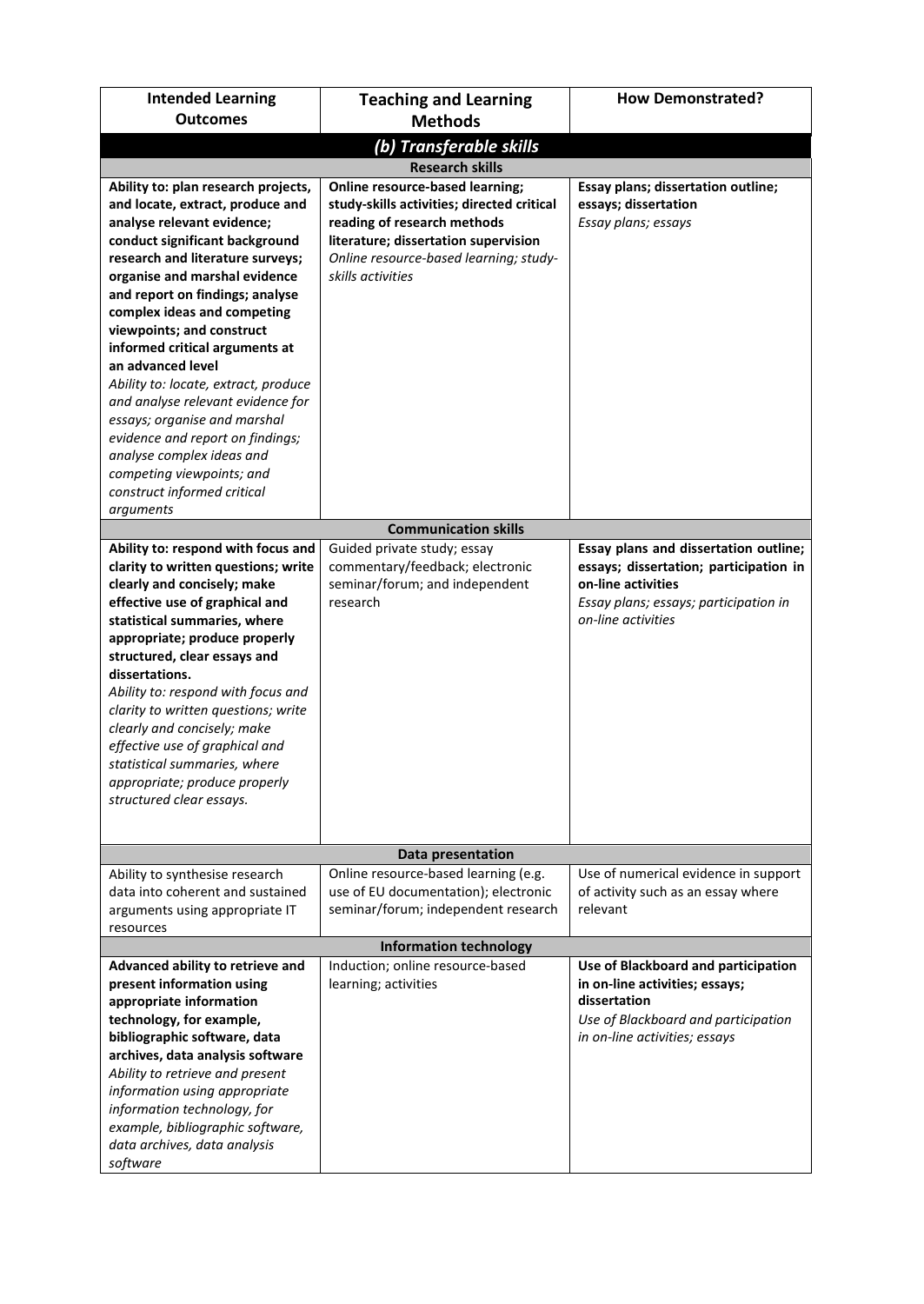| <b>Intended Learning</b><br><b>Outcomes</b>                                                                                                                                                            | <b>Teaching and Learning</b><br><b>Methods</b>                                                                                                                                      | <b>How Demonstrated?</b>                                                                                                |  |  |
|--------------------------------------------------------------------------------------------------------------------------------------------------------------------------------------------------------|-------------------------------------------------------------------------------------------------------------------------------------------------------------------------------------|-------------------------------------------------------------------------------------------------------------------------|--|--|
| <b>Problem solving</b>                                                                                                                                                                                 |                                                                                                                                                                                     |                                                                                                                         |  |  |
| Ability to identify, investigate,<br>analyse, formulate and advocate<br>solutions to problems                                                                                                          | Guided private study; online resource-<br>based learning; electronic<br>seminar/forum                                                                                               | Essay; dissertation; participation in<br>on-line activities<br>Essay; participation in on-line<br>activities            |  |  |
|                                                                                                                                                                                                        | <b>Working relationships</b>                                                                                                                                                        |                                                                                                                         |  |  |
| Ability to work collaboratively as<br>part of a team. Knowing how and<br>when to draw on the knowledge<br>and expertise of others; ability to<br>contribute and comment on ideas<br>in learning groups | Electronic seminar/forum;<br>dissertation supervision<br>Electronic seminar/forum                                                                                                   | Participation in on-line activities:<br>message boards and Wikis                                                        |  |  |
|                                                                                                                                                                                                        | <b>Managing learning</b>                                                                                                                                                            |                                                                                                                         |  |  |
| Management of an extensive<br>literature and familiarisation with<br>key issues and concepts<br>Ability to plan and implement<br>tasks and manage work-loads                                           | Guided private study; independent<br>research; dissertation supervision;<br>career management training<br>Guided private study; independent<br>research; career management training | <b>Essays; dissertation; Personal</b><br><b>Development Planning</b><br><b>Essays; Personal Development</b><br>Planning |  |  |
| <b>Career management</b>                                                                                                                                                                               |                                                                                                                                                                                     |                                                                                                                         |  |  |
| Ability to take charge of one's<br>own progress and development                                                                                                                                        | Personal Tutor System; PDP training<br>(on-line)                                                                                                                                    | Personal Development Planning                                                                                           |  |  |
| Reflection on one's strengths,<br>interests, motivations and skills;<br>recognition of one's<br>achievements                                                                                           |                                                                                                                                                                                     |                                                                                                                         |  |  |

# **10. Special features:**

The programme has been constructed to complement the Department's existing DL MA degrees, which build on the University's Learning Innovation Strategy, and are subject to on-going collaborative development with Learning Design, CDDU, and Institute of Learning Innovation. The programme is based on a social constructivist learningmodel.

The programme is designed to meet the requirements both of those seeking to study intelligence and security as a formal or informal form of CPD and those who wish to pursue the academic study of intelligence and security within a social science framework as an extension of their earlier studies. In short, it provides a solid social science framework for studying and understanding intelligence that is also relevant to career development in a range of professional contexts.

# **11. Indications of programme quality:**

- Departmental expertise in delivering a range of DL MA programmes in the broad area of international security;
- The programme is underpinned by staff expertise and publications in the area;
- Consistent, positive feedback from current and former students;
- High levels of student retention on existing DL MA programmes;
- Consistently positive feedback from external examiners, for example, relating to the quality of student work.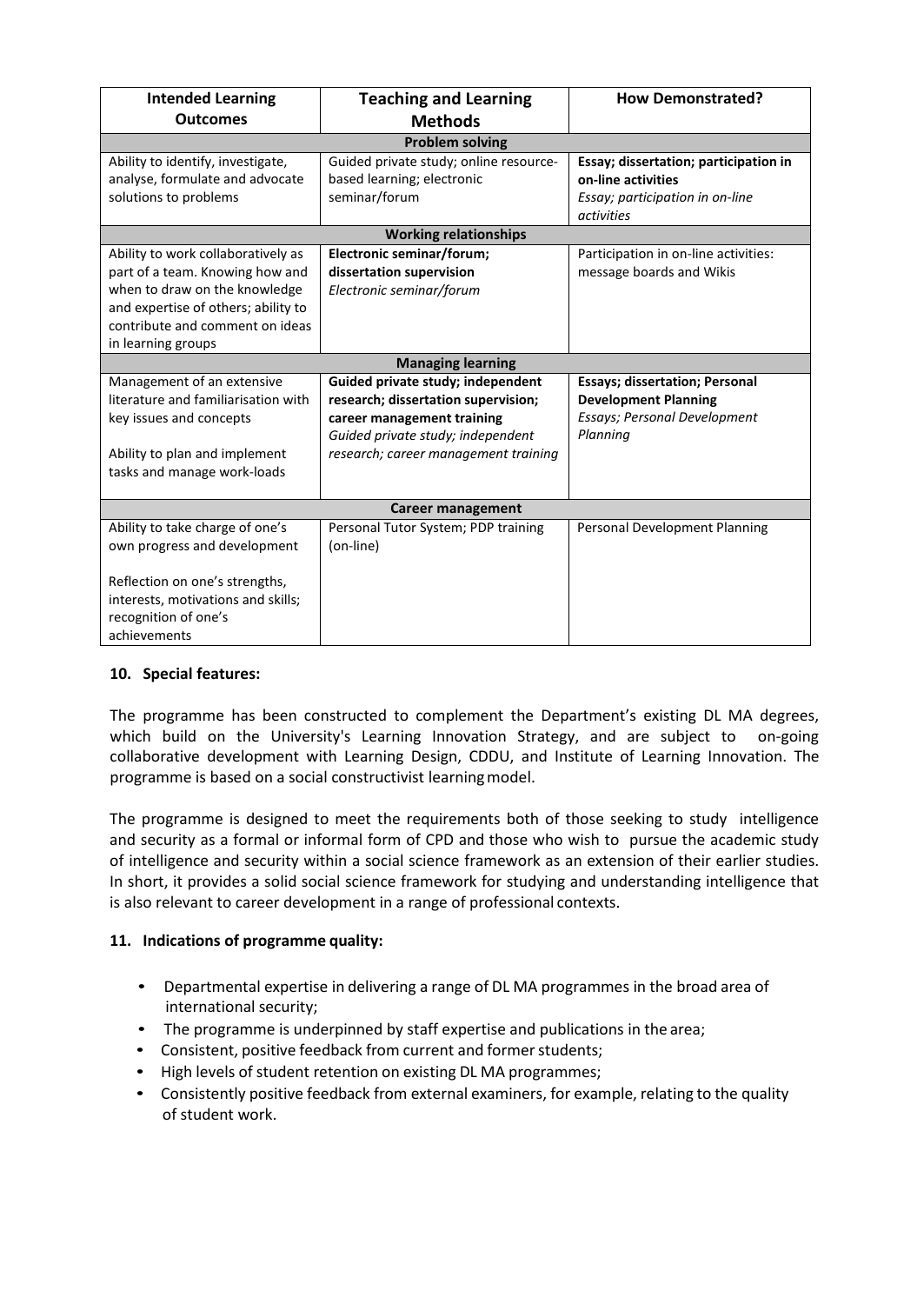## **12. Scheme of Assessment**

The programme structure is in accordance with [Senate Regulation 6: Regulations governing taught](http://www2.le.ac.uk/offices/sas2/regulations/general-regulations-for-taught-programmes) [postgraduate programmes of study](http://www2.le.ac.uk/offices/sas2/regulations/general-regulations-for-taught-programmes) and comprises of 120 taught credits and a 60 credit dissertation.

## **13. Progression points**

As defined i[n Senate Regulation 6: Regulations governing taught postgraduate programmes of study](http://www2.le.ac.uk/offices/sas2/regulations/general-regulations-for-taught-programmes)

Students are required to complete the first module of the named programme though in accordance with the new regulations they can still progress to the following module if they do not successfully complete it.

Board of Examiners in February and August confirm that students have satisfactorily completed four 30-credit modules and may progress to completing their dissertation.

## **14. Rules relating to re-sits or re-submissions:**

As defined i[n Senate Regulation 6: Regulations governing taught postgraduate programmes of study](http://www2.le.ac.uk/offices/sas2/regulations/general-regulations-for-taught-programmes)

## **15. Additional information** [e.g. timetable for admissions]

## **Sustainability**

Strengthening global peace, security and governance is at the heart of the UK's 2018 aid strategy and is the central focus of our distance learning MA programmes (see https://le.ac.uk/engagement/sdgs for details). Our courses directly contribute to Sustainability Development Goat (SDG) 16 Peace, Justice and Strong Institutions. A number of our MAs (particularly MA SCID) are designed for students who work or wish to work in the security, humanitarian or development sector thereby having a direct influence on practice. All our DL MAs support SDG 5 Gender Equality both through its engagement with academic debates about the role of gender in international politics, security, peace and development. I should also be noted that distance learning provides opportunities for women to access education, widening access to those who may be unable to travel for university education due to work or caring responsibilities. The programme also supports SDG 4 – Quality Education by providing access to academically rigorous and vocationally relevant education to anyone, anywhere in the world. Distance learning allows for capacity building without students having to leave their home countries.

## **16. External Examiners:**

The details of the External Examiner(s) for this programme and the most recent External Examiners' reports can be found [here.](https://exampapers.le.ac.uk/xmlui/handle/123456789/227)